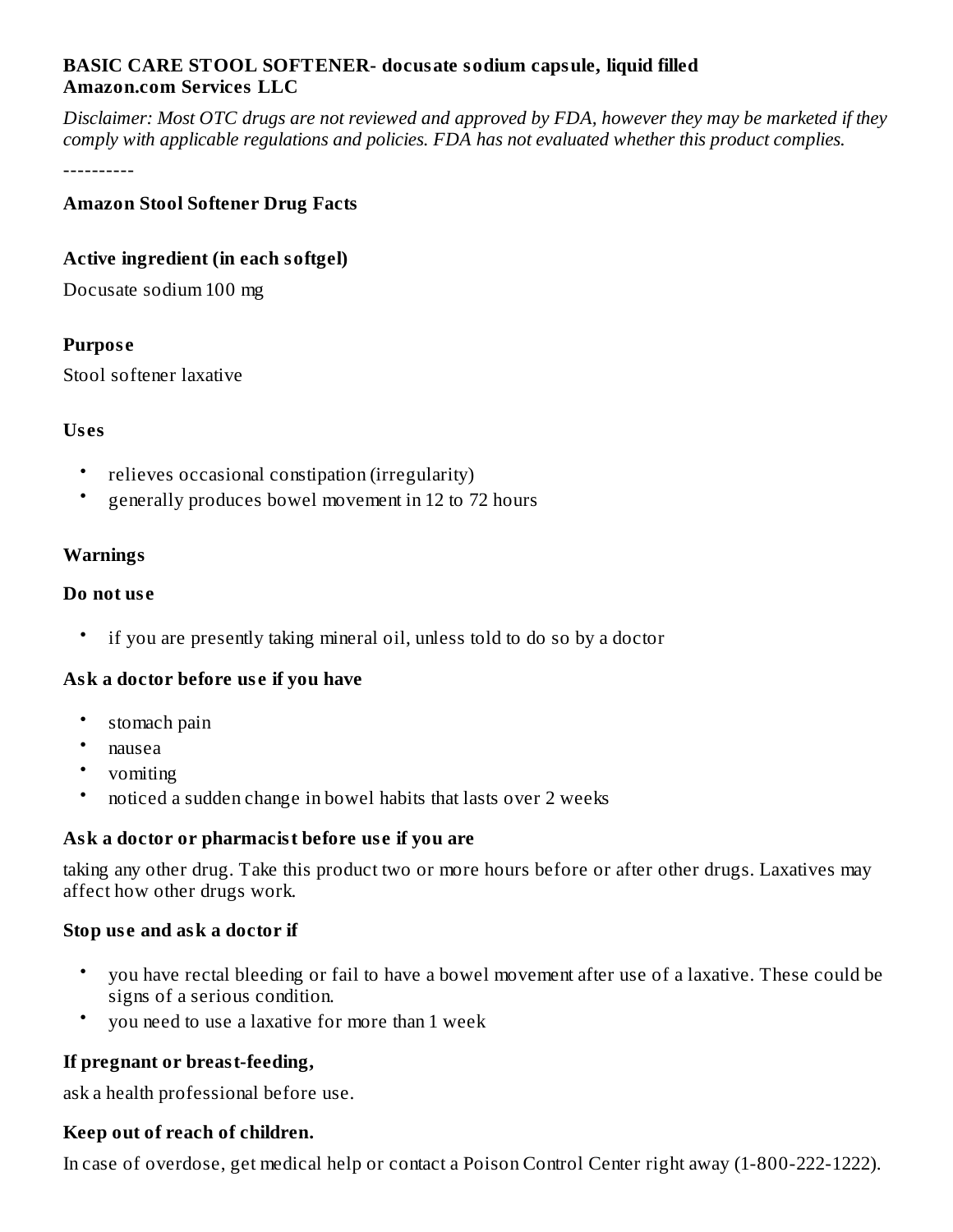#### **Directions**

• Take only by mouth. Doses may be taken as a single daily dose or in divided doses.

| adults and children 12 years and over | take $1 - 3$ softgels daily |
|---------------------------------------|-----------------------------|
| children 2 to under 12 years of age   | take 1 softgel daily        |
| children under 2 years                | ask a doctor                |

#### **Other information**

- **each softgel contains**: sodium 6 mg
- very low sodium
- store at 20-25 $\rm ^{\circ}C$  (68-77 $\rm ^{\circ}F)$

#### **Inactive ingredients**

D&C red no. 33, edible ink, FD&C blue no. 1, FD&C red no. 40, FD&C yellow no. 6, gelatin, glycerin, polyethylene glycol, propylene glycol, purified water, sorbitol sorbitan solution, titanium dioxide

#### **Questions?**

**1-800-719-9260**

#### **Principal Display Panel**

Softgels Compare to Colace $^\circledR$  active ingredient Stool Softener Docusate Sodium 100 mg Stool Softener actual size Laxative Gentle Dependable Effect

Stimulant-Free

100 SOFTGELS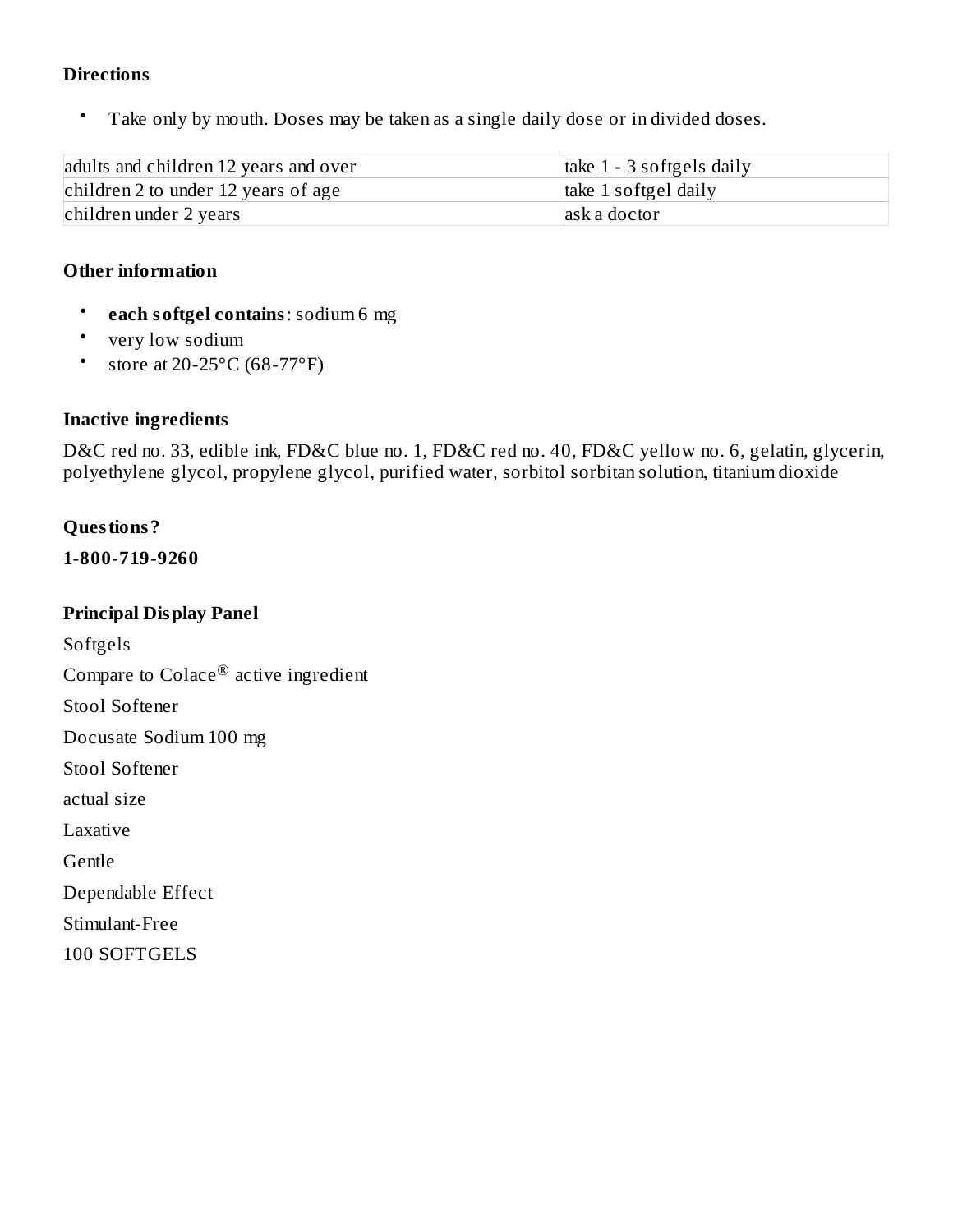

| <b>BASIC CARE STOOL SOFTENER</b>                                                   |                        |                          |  |          |               |  |  |  |
|------------------------------------------------------------------------------------|------------------------|--------------------------|--|----------|---------------|--|--|--|
| docusate sodium capsule, liquid filled                                             |                        |                          |  |          |               |  |  |  |
|                                                                                    |                        |                          |  |          |               |  |  |  |
| <b>Product Information</b>                                                         |                        |                          |  |          |               |  |  |  |
| Product Type                                                                       | HUMAN OTC DRUG         | Item Code (Source)       |  |          | NDC:72288-486 |  |  |  |
| <b>Route of Administration</b>                                                     | ORAL                   |                          |  |          |               |  |  |  |
|                                                                                    |                        |                          |  |          |               |  |  |  |
|                                                                                    |                        |                          |  |          |               |  |  |  |
| <b>Active Ingredient/Active Moiety</b>                                             |                        |                          |  |          |               |  |  |  |
|                                                                                    | <b>Ingredient Name</b> | <b>Basis of Strength</b> |  |          | Strength      |  |  |  |
| DOCUSATE SODIUM (UNII: F05Q2T2JA0) (DOCUSATE - UNII:M7P27195AG)<br>DOCUSATE SODIUM |                        |                          |  | $100$ mg |               |  |  |  |
|                                                                                    |                        |                          |  |          |               |  |  |  |
|                                                                                    |                        |                          |  |          |               |  |  |  |
| <b>Inactive Ingredients</b>                                                        |                        |                          |  |          |               |  |  |  |
| <b>Ingredient Name</b>                                                             |                        |                          |  |          | Strength      |  |  |  |
| D&C RED NO. 33 (UNII: 9DBA0SBB0L)                                                  |                        |                          |  |          |               |  |  |  |
| FD&C BLUE NO. 1 (UNII: H3R47K3TBD)                                                 |                        |                          |  |          |               |  |  |  |
| FD&C RED NO. 40 (UNII: WZB9127XOA)                                                 |                        |                          |  |          |               |  |  |  |
| FD&C YELLOW NO. 6 (UNII: H77VEI93A8)                                               |                        |                          |  |          |               |  |  |  |
| GELATIN, UNSPECIFIED (UNII: 2G86QN327L)                                            |                        |                          |  |          |               |  |  |  |
| <b>GLYCERIN</b> (UNII: PDC6A3C0OX)                                                 |                        |                          |  |          |               |  |  |  |
| POLYETHYLENE GLYCOL, UNSPECIFIED (UNII: 3WJQ0SDW1A)                                |                        |                          |  |          |               |  |  |  |
| PROPYLENE GLYCOL (UNII: 6DC9Q167V3)                                                |                        |                          |  |          |               |  |  |  |
| WATER (UNII: 059 QF0 KO0 R)                                                        |                        |                          |  |          |               |  |  |  |
| <b>SORBITOL</b> (UNII: 506T60A25R)                                                 |                        |                          |  |          |               |  |  |  |
| <b>SORBITAN (UNII: 6O92ICV9RU)</b>                                                 |                        |                          |  |          |               |  |  |  |